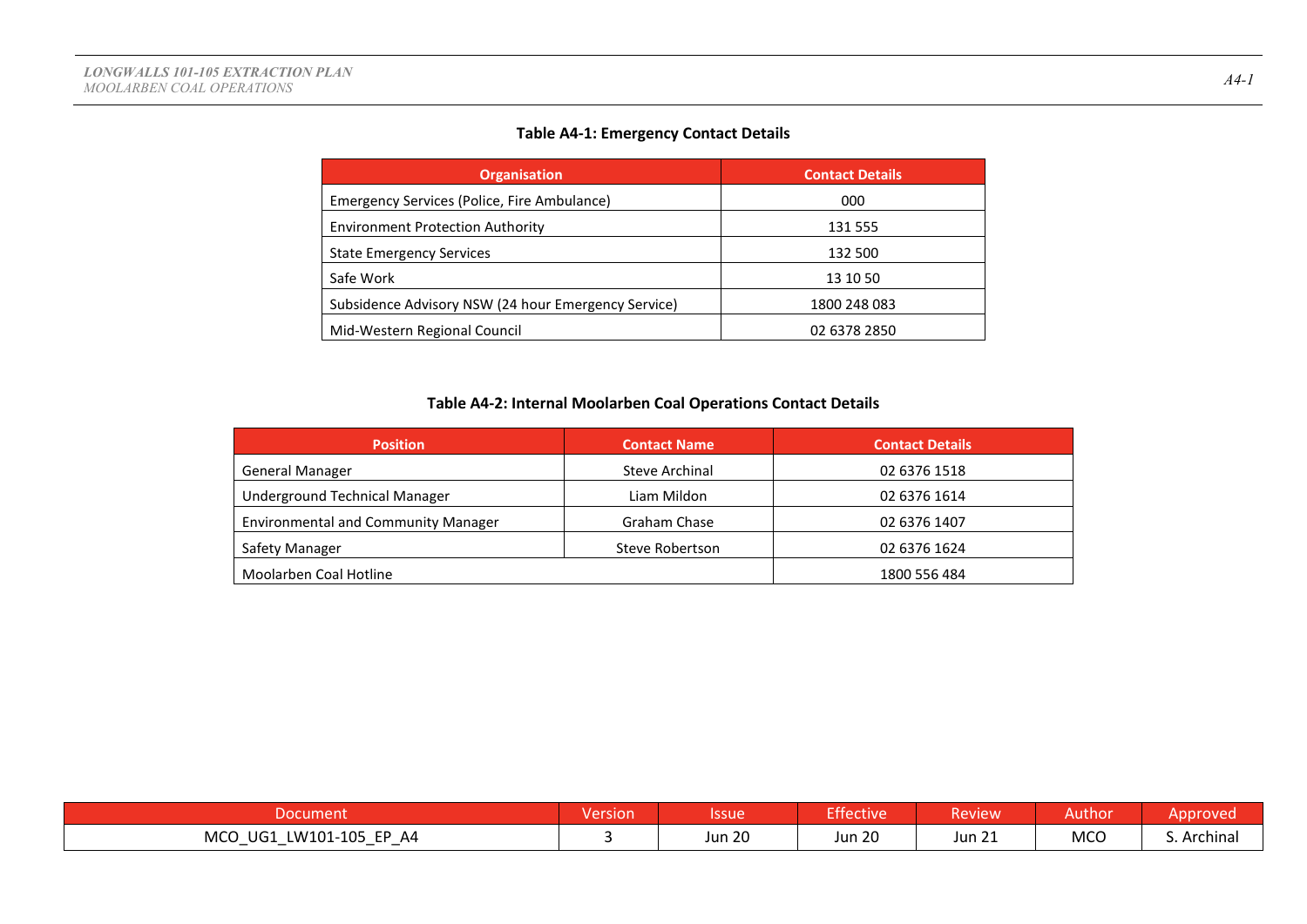### **Table A4-3: Stakeholder Contact Details**

| <b>Organisation</b>                                   | <b>Position</b>                 | <b>Name</b>     | <b>Contact Details</b>                               | <b>Address</b>                                 |
|-------------------------------------------------------|---------------------------------|-----------------|------------------------------------------------------|------------------------------------------------|
| <b>Relevant New South Wales Government Agencies</b>   |                                 |                 |                                                      |                                                |
| Department of Planning<br>Industry and<br>Environment | Major Project Portal            |                 | https://majorprojects.planningportal.nsw.<br>gov.au/ | Locked Bag 5022, Parramatta<br><b>NSW 2124</b> |
| Resources Regulator                                   | <b>Resource Operations</b>      | Zane West       | resource.operations@planning.nsw.gov.au              | GPO Box 5477                                   |
|                                                       |                                 |                 |                                                      | MAITLAND NSW 2320                              |
|                                                       | Service Desk                    | N/A             | nswresourcesregulator@service-now.com                | Locked Bag 21                                  |
|                                                       |                                 |                 |                                                      | ORANGE NSW 2800                                |
| Department of Planning                                | Service Desk                    | N/A             | nrar.servicedesk@industry.nsw.gov.au                 | Locked Bag 5123,                               |
| Industry and<br>Environment - Water                   |                                 |                 |                                                      | Parramatta NSW 2124                            |
| <b>Environment Protection</b>                         | Head Regional Operations Unit - | Sheridan Ledger | Sheridan.Ledger@epa.nsw.gov.au                       | PO Box 1388                                    |
| Authority                                             | <b>Central West</b>             |                 |                                                      | <b>BATHURST NSW 2795</b>                       |
| Biodiversity                                          | Acting Senior Team Leader -     | Renee Shepherd  | renee.shepherd@environment.nsw.gov.au                | PO Box 2111                                    |
| <b>Conservation Division</b>                          | Planning North West Branch      |                 |                                                      | DUBBO NSW 2830                                 |

| Document                                                                                                                                             | Version | Issue            | Effective           | Review <sup>1</sup>           | Author     | Approved    |
|------------------------------------------------------------------------------------------------------------------------------------------------------|---------|------------------|---------------------|-------------------------------|------------|-------------|
| <b>MCO</b><br>LW101-105 EP A4<br>UG1<br>$\overline{\phantom{0}}$<br>$\overline{\phantom{0}}$<br>$\overline{\phantom{0}}$<br>$\overline{\phantom{0}}$ |         | $\sim$<br>Jun 20 | ാറ<br><b>Jun 20</b> | $\mathbf{a}$<br><b>Jun 21</b> | <b>MCO</b> | S. Archinal |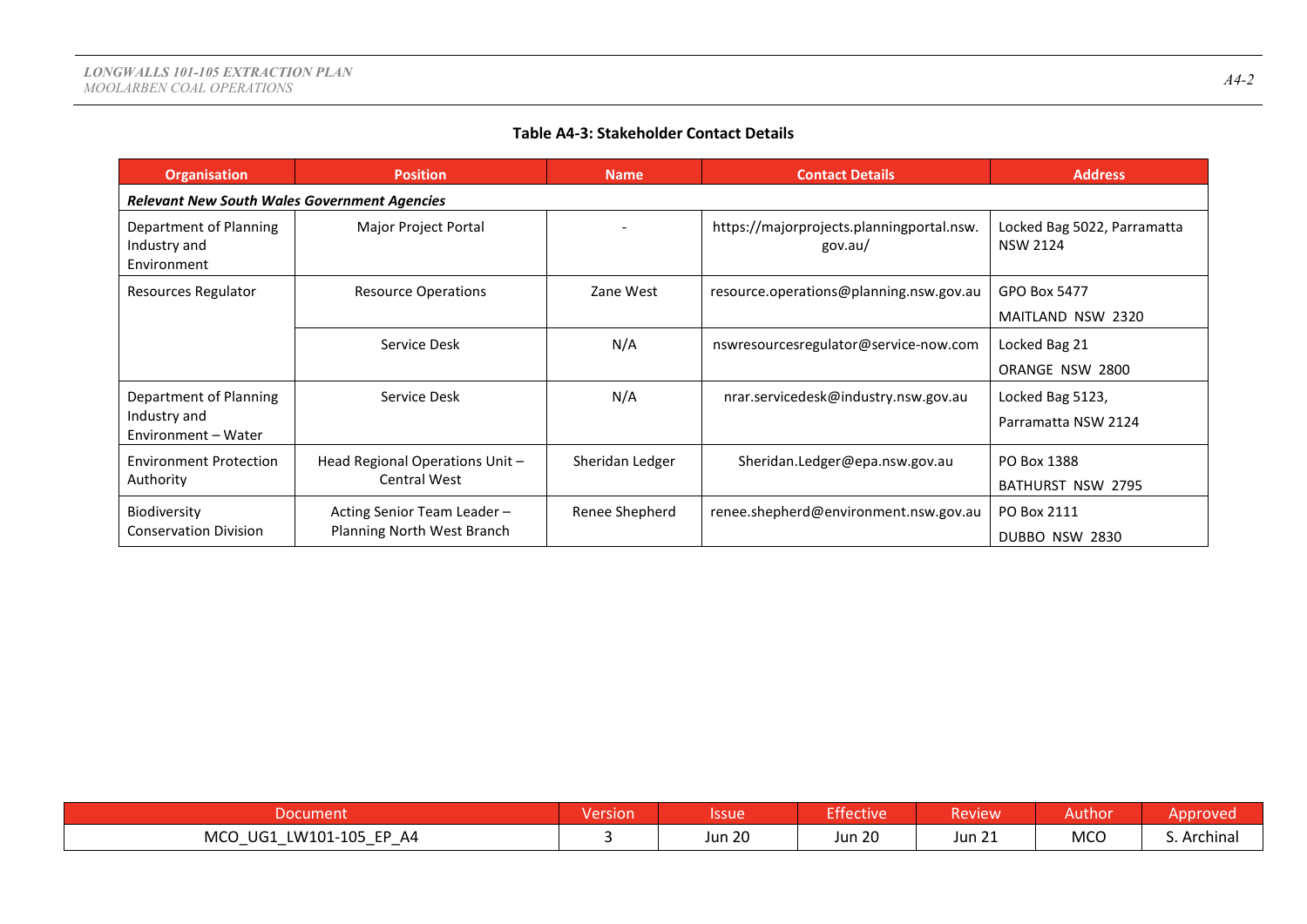# **Table A4-3 (Continued): Stakeholder Contact Details**

| <b>Organisation</b>                                                                 | <b>Position</b>                                                             | <b>Name</b>           | <b>Contact Details</b>                                    | <b>Address</b>                              |
|-------------------------------------------------------------------------------------|-----------------------------------------------------------------------------|-----------------------|-----------------------------------------------------------|---------------------------------------------|
|                                                                                     | <b>Relevant New South Wales Government Agencies (Continued)</b>             |                       |                                                           |                                             |
| Department of Lands<br>Land & Property<br><b>Information NSW</b>                    | Senior Surveyor                                                             |                       | cmu@lpi.nsw.gov.au                                        | <b>PO Box 488G</b><br>NEWCASTLE NSW 2300    |
| New South Wales<br>Branch of the Office of<br>the National Rail Safety<br>Regulator | <b>Transport Regulator</b>                                                  | Ian Cochran           | 02 8263 7100<br>ian.cochran@transportregulator.nsw.gov.au | PO Box 3461<br>Rundle Mall Adelaide SA 5000 |
| <b>Asset Owners</b>                                                                 |                                                                             |                       |                                                           |                                             |
| Mid-Western Regional<br>Council                                                     | <b>General Manager</b>                                                      | <b>Brad Cam</b>       | 02 6378 2850<br>Brad.Cam@midwestern.nsw.gov.au            | PO Box 156<br>MUDGEE NSW 2850               |
|                                                                                     | <b>Works Manager</b>                                                        | <b>Andrew Kearins</b> | 02 6378 2850<br>Andrew.kearins@midwestern.nsw.gov.au      |                                             |
| <b>Australian Rail Track</b><br>Corporation                                         | <b>External Works Manager</b>                                               | Mark Robinson         | 0448 870 613<br>MRobinson@ARTC.com.au                     | 2 Kings Rd<br>BROADMEADOW NSW 2292          |
|                                                                                     | Area Manager Muswellbrook                                                   | David Green           | 0427 463 709<br>DGreen@ARTC.com.au                        |                                             |
|                                                                                     | Upper Hunter (3) Network<br>Controller                                      |                       | 02 4902 7905                                              |                                             |
| TransGrid                                                                           | Development Assessment Officer                                              | Kylie O'Brien Pratt   | 02 9284 3174<br>kylie.o'brienpratt@transgrid.com.au       | 180 Thomas Street<br>SYDNEY NSW 2000        |
|                                                                                     | Senior Structural Engineer, TL&CD<br><b>Network Planning and Operations</b> | Sanu Maharjan         | 02 9284 3446<br>Sanu.Maharjan@transgrid.com.au            |                                             |

| <b>England</b>                                                                           | <b>Version</b> | Issue         | <b>Exercise</b> | 'Review            | Author     | pproved  |
|------------------------------------------------------------------------------------------|----------------|---------------|-----------------|--------------------|------------|----------|
| LW101-105 EP A4<br><b>MCO</b><br>UG1<br>- -<br>$\sim$ $\sim$ $\sim$ $\sim$ $\sim$ $\sim$ |                | <b>Jun 20</b> | <b>Jun 20</b>   | $\sim$ 1<br>Jun 21 | <b>MCO</b> | Archinal |